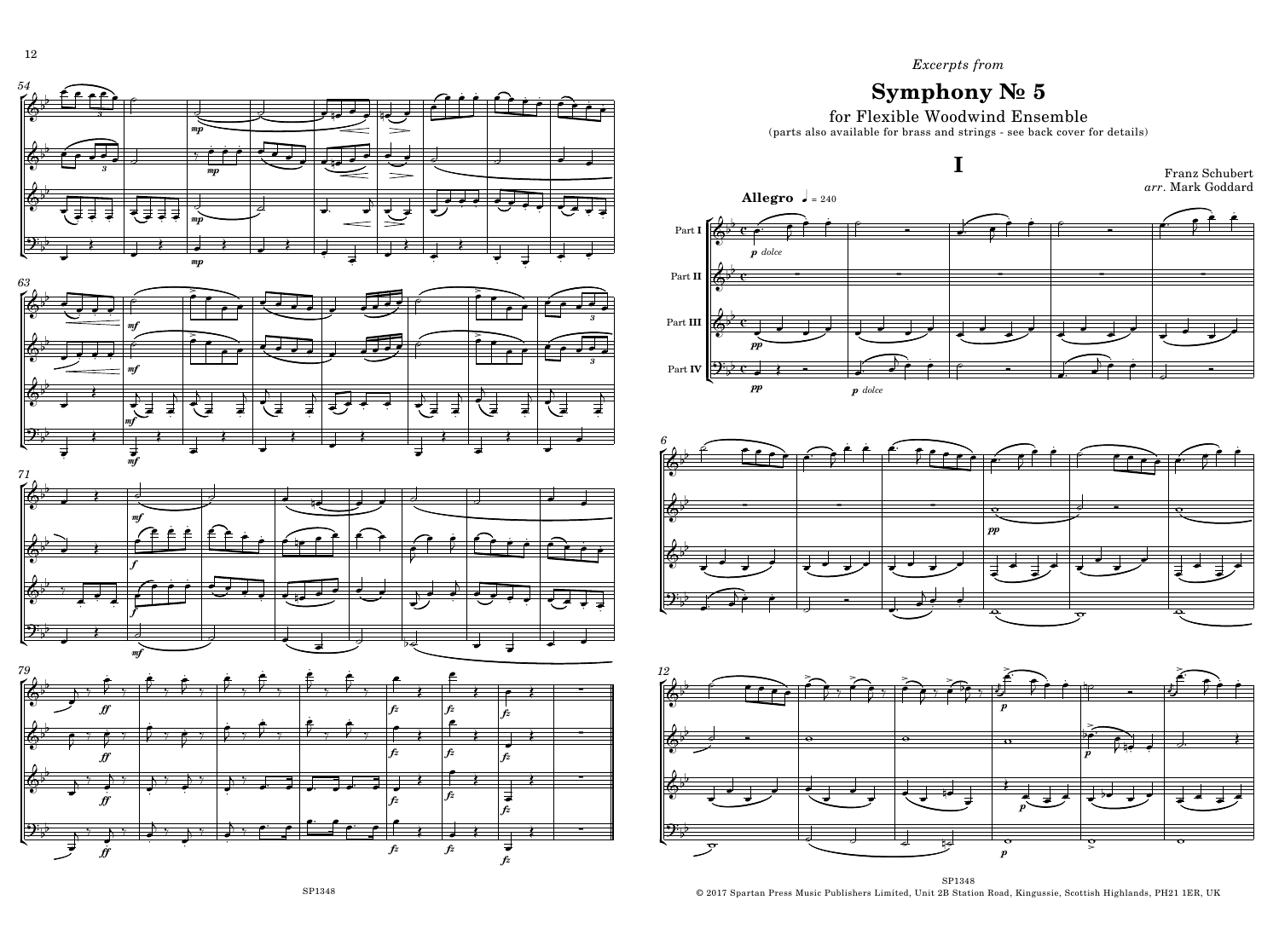**II**



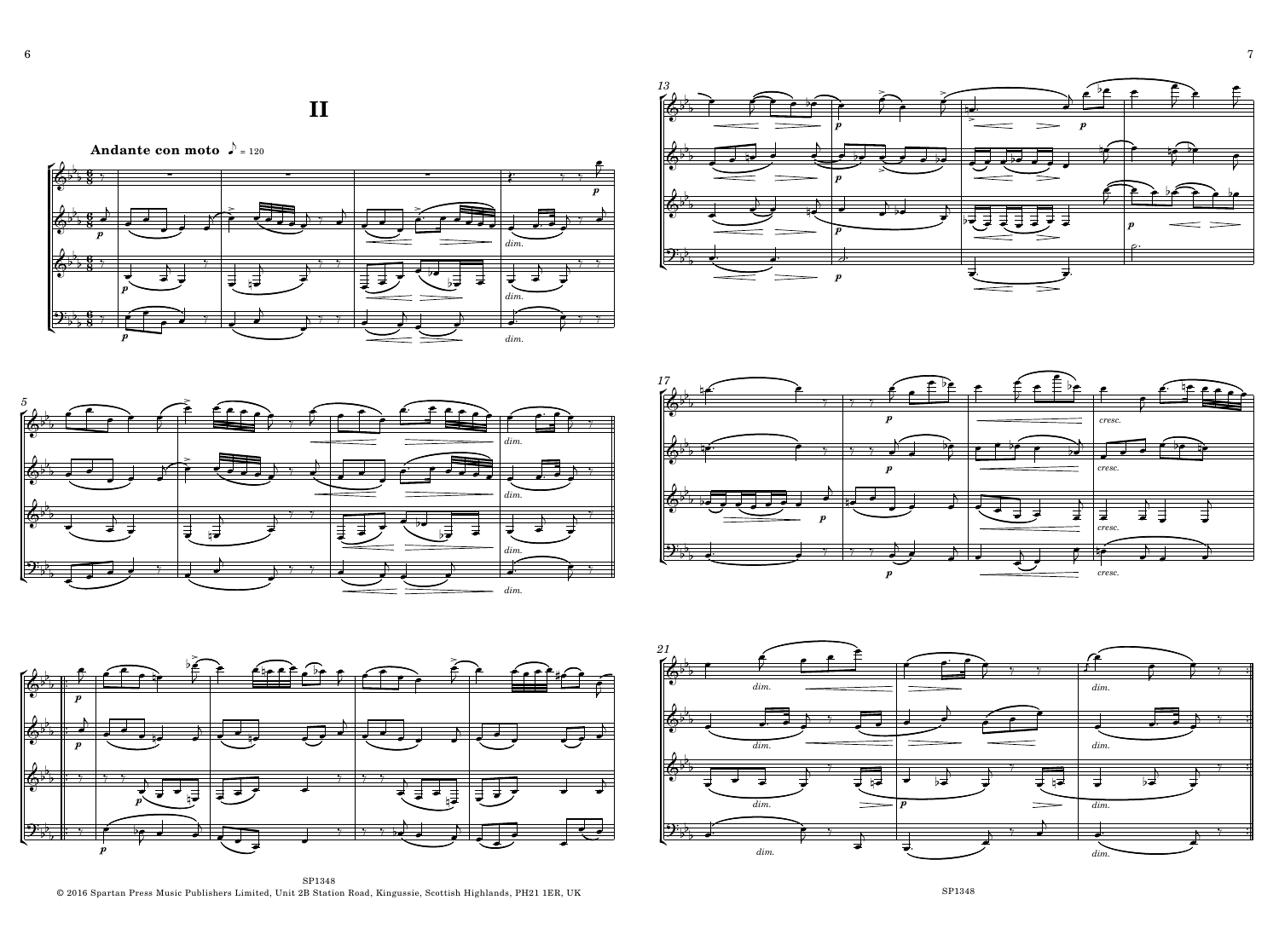## **III**

**Menuetto Allegro molto**  $\frac{1}{2}$ , = 72